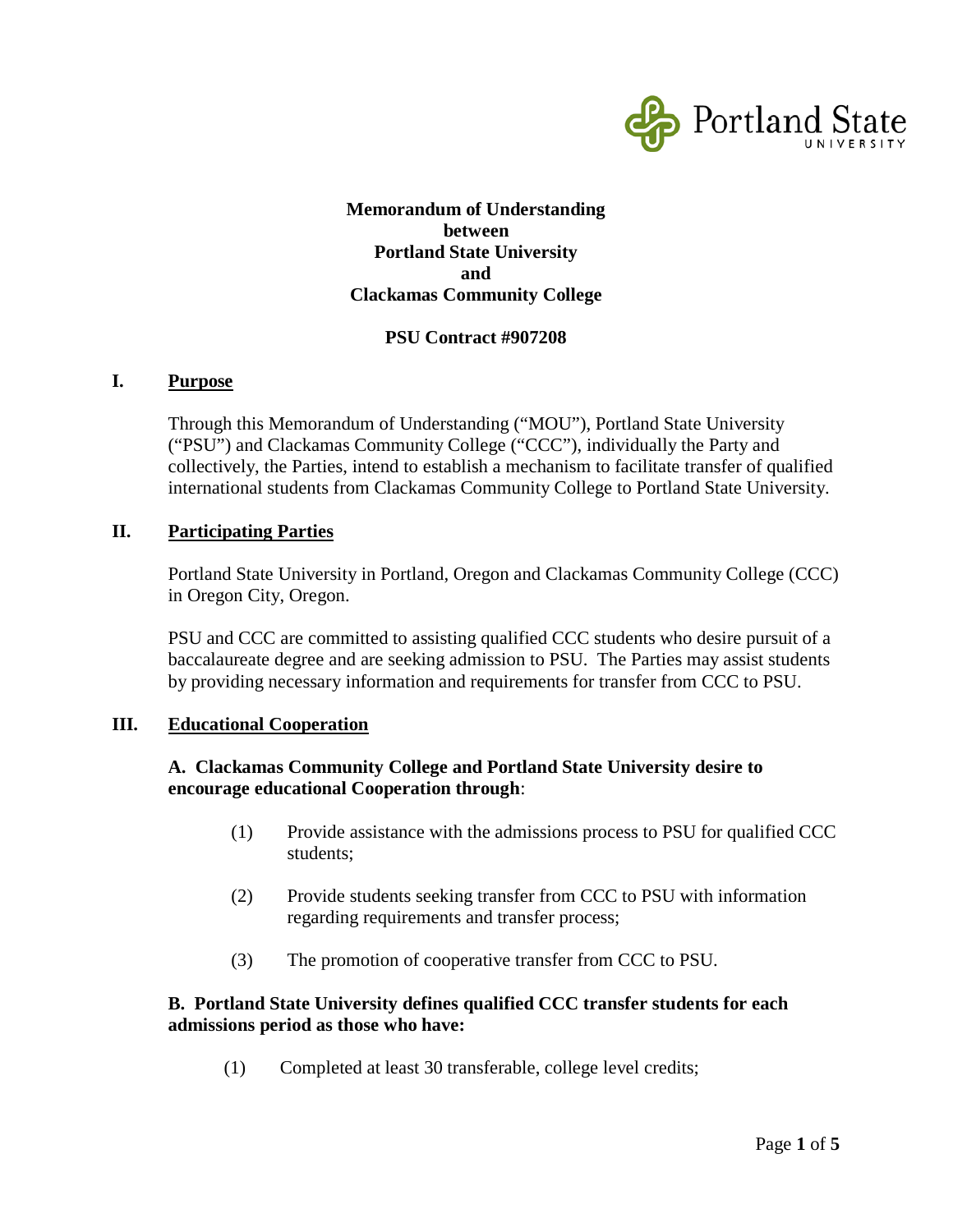- (2) Achieved a *minimum* cumulative college-level GPA of 2.25;
- (3) Completed ENG 101 or equivalent with a C- or better grade;
- (4) [Demonstrated proof of financial ability](https://www.pdx.edu/undergraduate-admissions/international/financial-documentation) to cover tuition, fees, insurance, and other expenses necessary to issue an I-20
- (5) Submitted official copies of all college transcripts;
- (6) Applied in a timely manner to allow for processing of application, transcripts, and other applicable documents.
- (7) Demonstrated English language proficiency by *either* of the methods set forth in (7.a) or (7.b) (subject to change):
- (7.a) Completion of a transferable Associate's degree (AA, AS, or DTA) with the following:

Cumulative GPA of 2.5 or higher;

8 credits of college level writing, including ENG 101, with grades of C- or higher. or

(7.b) Completion of a transferable Associate's degree (AA, AS, or DTA) with the following:

Minimum test scores as follows;

TOEFL Internet Based Test (IBT): 71 overall, minimum 15 reading and 15 writing, Paper Based Test (PBT): 527;

PTE: 53 overall:

IELTS score of 6.0 overall with 6.0 in reading and 6.0 in writing.

(7.c) Students who do not demonstrate English language proficiency may still be admitted to PSU and may begin in the Intensive English Language Program (IELP). More information is available through PSU's Office of International Admissions at [intladm@pdx.edu](mailto:intladm@pdx.edu) or 503-725-5535 or visit [https://www.pdx.edu/admissions/international/english-language](https://www.pdx.edu/admissions/international/english-language-proficiency)[proficiency](https://www.pdx.edu/admissions/international/english-language-proficiency)

More specific and up-to-date information, may be found on the International Admissions web page for transfer students at:

<https://www.pdx.edu/admissions/international-transfer>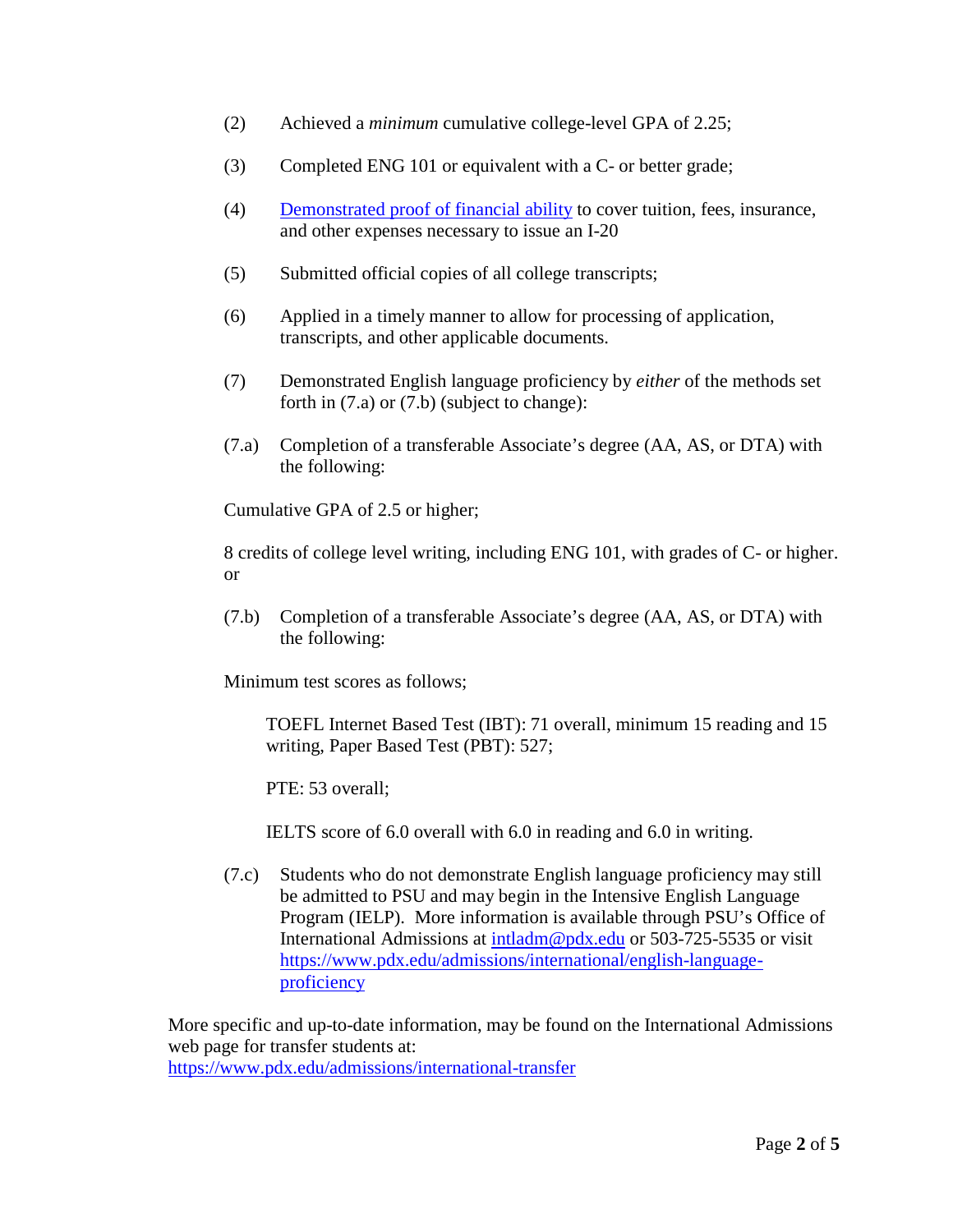## **IV. Responsibility for this MOU**

#### **A. Portland State University:**

The following contact information shall be used when giving notices under this MOU:

Portland State University Samuel Dunlop, Director of International Admission Office of Undergraduate Admissions and New Student Programs 1800 SW Sixth Ave Portland, OR 97201 503-725-5592 [intl.sam@pdx.edu](mailto:intl.sam@pdx.edu)

With Copy to: Portland State University Contracting & Procurement Services Attn: Contracts Officer 1600 SW Fourth Avenue, Suite 260 Portland, OR 97201 503-725-5244 [contract@pdx.edu](mailto:contract@pdx.edu)

## **B. Clackamas Community College:**

The following contact information shall be used when giving notices under this MOU:

Clackamas Community College Jaime Clarke, Director Office of Educational Partnerships 19600 S Molalla Avenue Oregon City, OR 97045 503-594-3220 jaimec@clackamas.edu

## **V. Effective Date and Duration**

This MOU will be in effect beginning 15 March 2021 shall terminate on 30 June 2026, unless earlier terminated as provided below or extended by a written agreement signed by the Parties.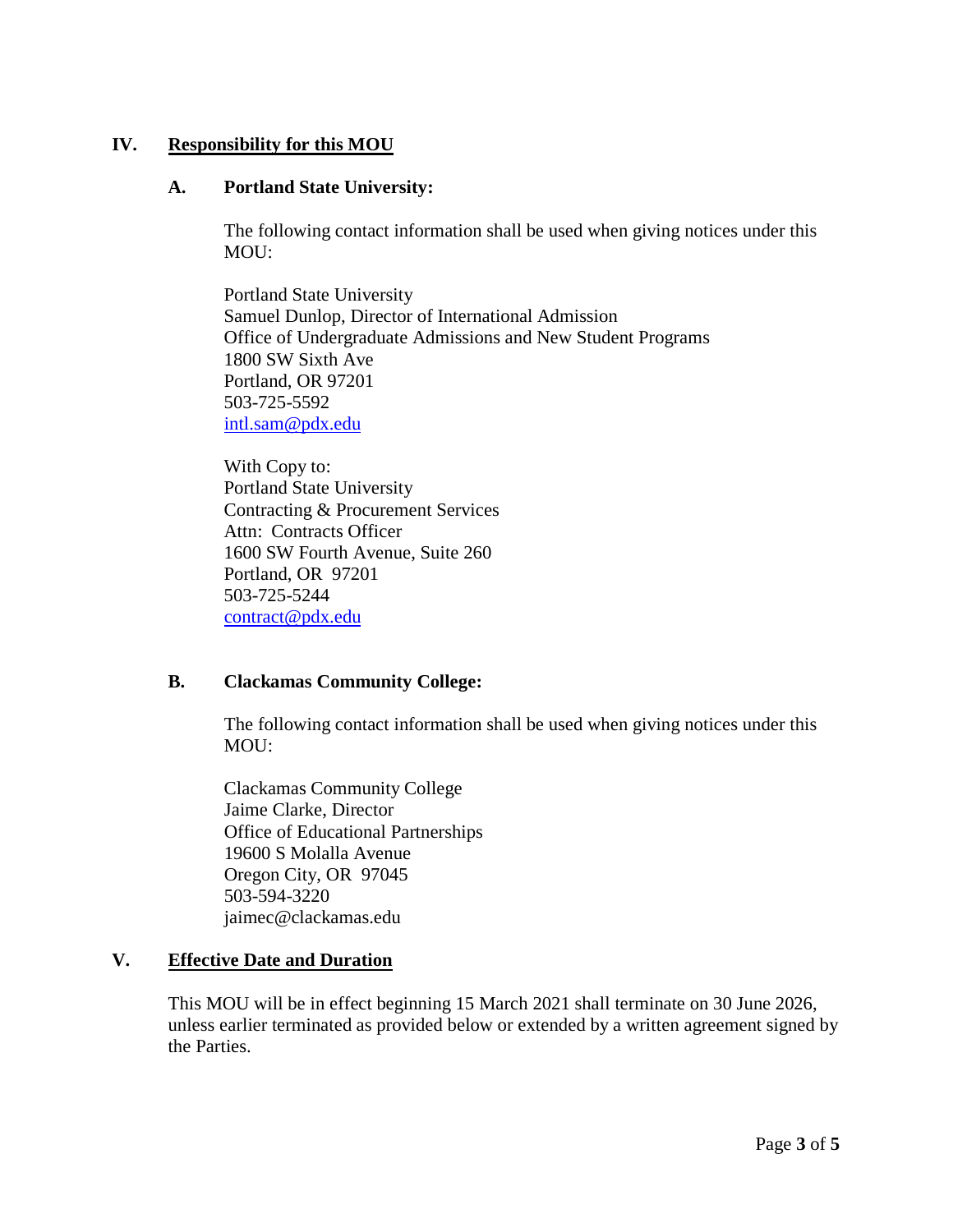The termination of this MOU shall not affect the duration or validity of any programs or activities under other Agreements between the Parties which are in progress at the time of such notice of termination.

This MOU will be reviewed by both Parties annually to determine any changes in curriculum or requirements. Both PSU and CCC understand the complexities of students transferring from CCC to PSU and value the importance of global connections for students and the Parties.

## **VI. Termination**

Either Party may terminate this MOU without penalty or liability by giving written notice of its intent to terminate to the other Party.

## **VII. Nonbinding Effect**

This MOU is a statement of the current intend and understandings of the participants and is not a binding or legally enforceable agreement. This MOU does not grant any rights or impose any duties or obligations upon either Party. This MOU may not be relied upon as a basis for contract by estoppel or serve as the basis for a claim based on detrimental reliance or any other theory.

# **VIII. Merger**

**This Memorandum of Understanding constitutes the entire agreement between the Parties. No waiver, consent, modification, or change of terms of this MOU shall bind either Party unless in writing and signed by both Parties. I certify that I have read and have the authority to sign and enter into this MOU on behalf of the party I represent.**

(Signatures on following page)